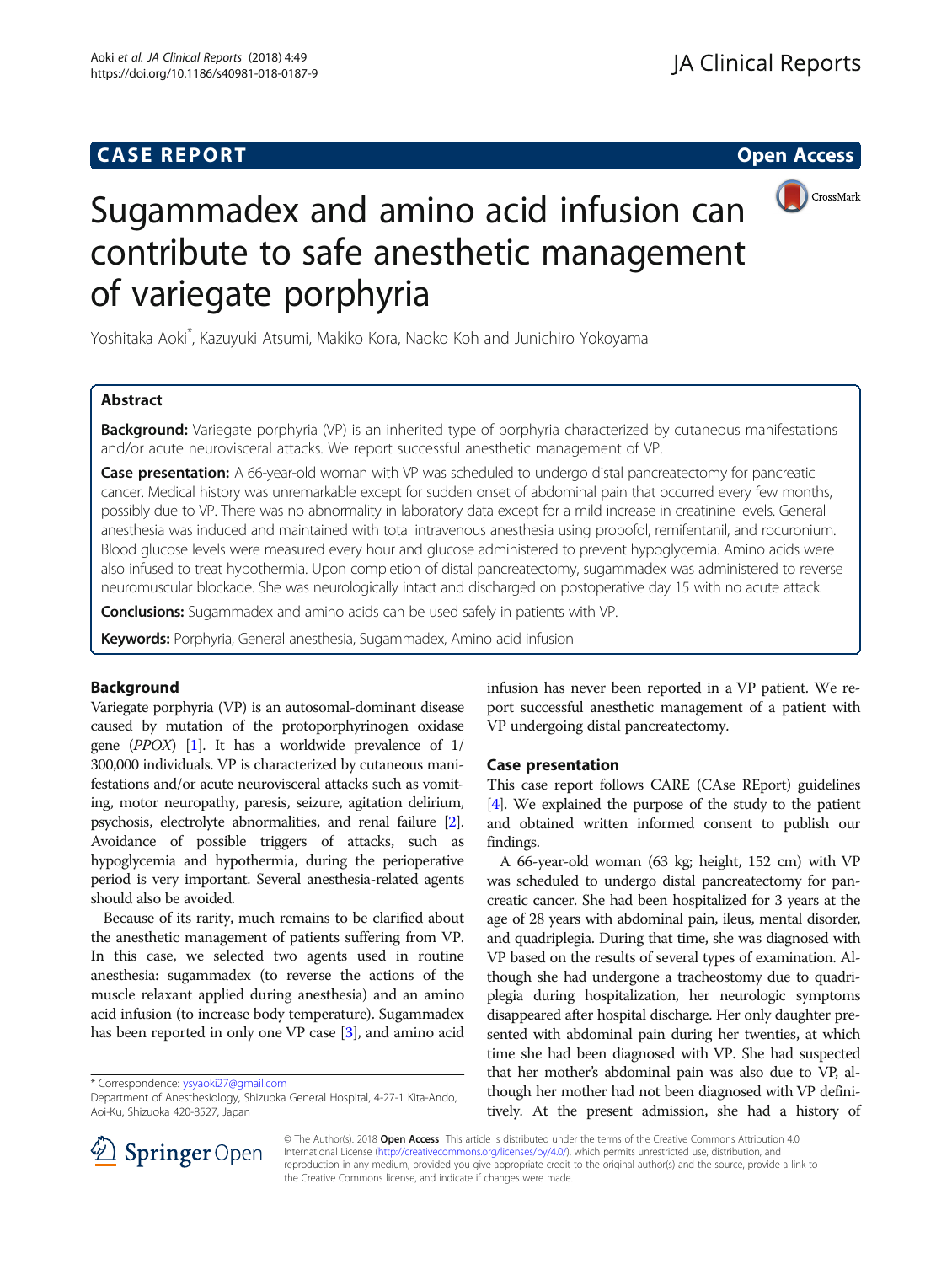abdominal pain that occurred every few months, which she had self-treated with sugar intake and body warming. She was also on medications for hypertension and chronic kidney disease. The creatinine level in serum was increased slightly to 2.12 mg/dL, but there were no abnormalities in other laboratory parameters, such as urinary levels of porphobilinogen and delta-aminolevulinic acid.

We selected total intravenous anesthesia (TIVA) with target-controlled infusion (TCI) as a suitable method of anesthesia [\[5](#page-2-0)]. In the operating theater, the upper body was covered by a forced air blanket to prevent hypothermia. General anesthesia was induced with TCI of propofol (3  $\mu$ g/mL) with remifentanil (0.4  $\mu$ g/kg/min) followed by rocuronium (40 mg) and tracheal intubation. An indwelling catheter was inserted into the radial artery for regular measurement of levels of glucose and electrolytes in the blood. Anesthesia was maintained with TCI of propofol and remifentanil with monitoring of the bispectral index. Rocuronium was administered intermittently to maintain a train-of-four count of 1. A total of 0.4 mg of fentanyl was administered intraoperatively, with 50 μg/h of fentanyl administered continuously for postoperative analgesia.

Blood-gas tests were undertaken via the arterial catheter every 60 min, and we checked for electrolyte abnormalities and measured blood glucose levels. All electrolytes were within the normal range intraoperatively. The blood glucose level before as well as 1, 2, 3, and 4 h after starting surgery was 102, 120, 121, 106, and 97 mg/dL, respectively. The glucose level decreased 3 h after starting surgery despite the administration of an extracellular fluid containing 5% glucose, so we administered glucose (10 g, i.v.). Body temperature decreased from 36.0 °C preoperatively to 35.5 ° C 1 h after starting surgery, so we started the amino acid infusion to increase body temperature [\[6](#page-2-0)]. Body temperature 2, 3, and 4 h after starting the surgery was 35.4, 35.7, and 35.9 °C, respectively. The total volume of the amino acid infusion was 550 mL. Distal pancreatectomy was completed in 224 min. After confirming a train-of four count of 2, sugammadex (140 mg) was administered and the tracheal tube removed, followed by administration of oxygen (3 L/min) via a nasal cannula. She was admitted to the high dependency unit. Our patient had no neurologic abnormalities or VP symptoms. She was moved to the general ward on postoperative day 5 and was discharged from the hospital with good progress on postoperative day 15.

## **Discussion**

With meticulous care, we achieved safe perioperative management of a patient with VP scheduled for distal pancreatectomy. Perioperative management of porphyria is important to avoid an acute attack, and the anesthesiologist must pay careful attention to address possible triggers during this period. In this case, we focused on the selection of

anesthetic drugs and prevention of hypoglycemia and hypothermia.

Porphyrias are metabolic disorders caused by altered activity of enzymes within the heme biosynthetic pathway [\[7](#page-2-0)]. Porphyrias can be classified as "acute" (present characteristically with neurovisceral manifestations) or "cutaneous" (present characteristically with skin lesions) [[7\]](#page-2-0). Acute porphyrias include delta-aminolevulinic acid dehydratase porphyria, acute intermittent porphyria, hereditary coproporphyria, and VP. Delta-aminolevulinic acid dehydratase porphyria results in neurovisceral symptoms only. The prevalence of skin lesions increases in the order of acute intermittent porphyria, hereditary coproporphyria, and VP. VP is generated by the PPOX mutation, which can cause various symptoms. The most common symptom of VP is skin lesions and is observed frequently compared with other types of acute porphyria. Skin lesions are seen in 10–50% of VP patients. Our patient did not have skin lesions.

With regard to acute attacks, symptoms are, in general, non-specific and triggers vary. The common triggers are dehydration, infection, fever, fasting, hypoglycemia, and medications [[8\]](#page-2-0). When our patient suffered abdominal pain, she kept herself warm and consumed sugar to prevent symptom worsening. During general anesthesia, we monitored meticulously for reddish porphyrinuria, electrolyte abnormalities, blood glucose levels, and body temperature, all of which would indicate an acute attack. If we suspected that she was developing an acute attack, we were primed to administer hemin immediately. Fortunately, there were no signs of such an attack, and hemin was not needed. Acute attacks of VP can be life-threatening unless recognized and managed appropriately. Intravenous administration of hemin is recommended if such a development should occur [\[9](#page-2-0)].

Selection of the most appropriate drug is highly important. Safe and dangerous drugs are listed on the Internet websites of the American Porphyria Foundation  $[10]$  $[10]$ , the European Porphyria Network  $[11]$  $[11]$ , and Sakuratomonokai [\[12](#page-2-0)] in Japan (Table [1](#page-2-0)). Some lists do not agree with others, however, and evidence is limited. In the present case, two drugs not listed for use were administered after explaining the necessity to the patient in advance: sugammadex and amino acid infusion. Sugammadex reverses neuromuscular blockade more rapidly than neostigmine and is associated with fewer adverse events [\[13](#page-3-0)]. Amino acid infusion has been reported to increase body temperature and improve clinical outcomes [[6\]](#page-2-0). Accumulation of case reports such as this one could aid safe management of VP.

The choice of the anesthetic method merits discussion. Although the volatile anesthetic desflurane seems to be relatively safe, we selected TIVA using propofol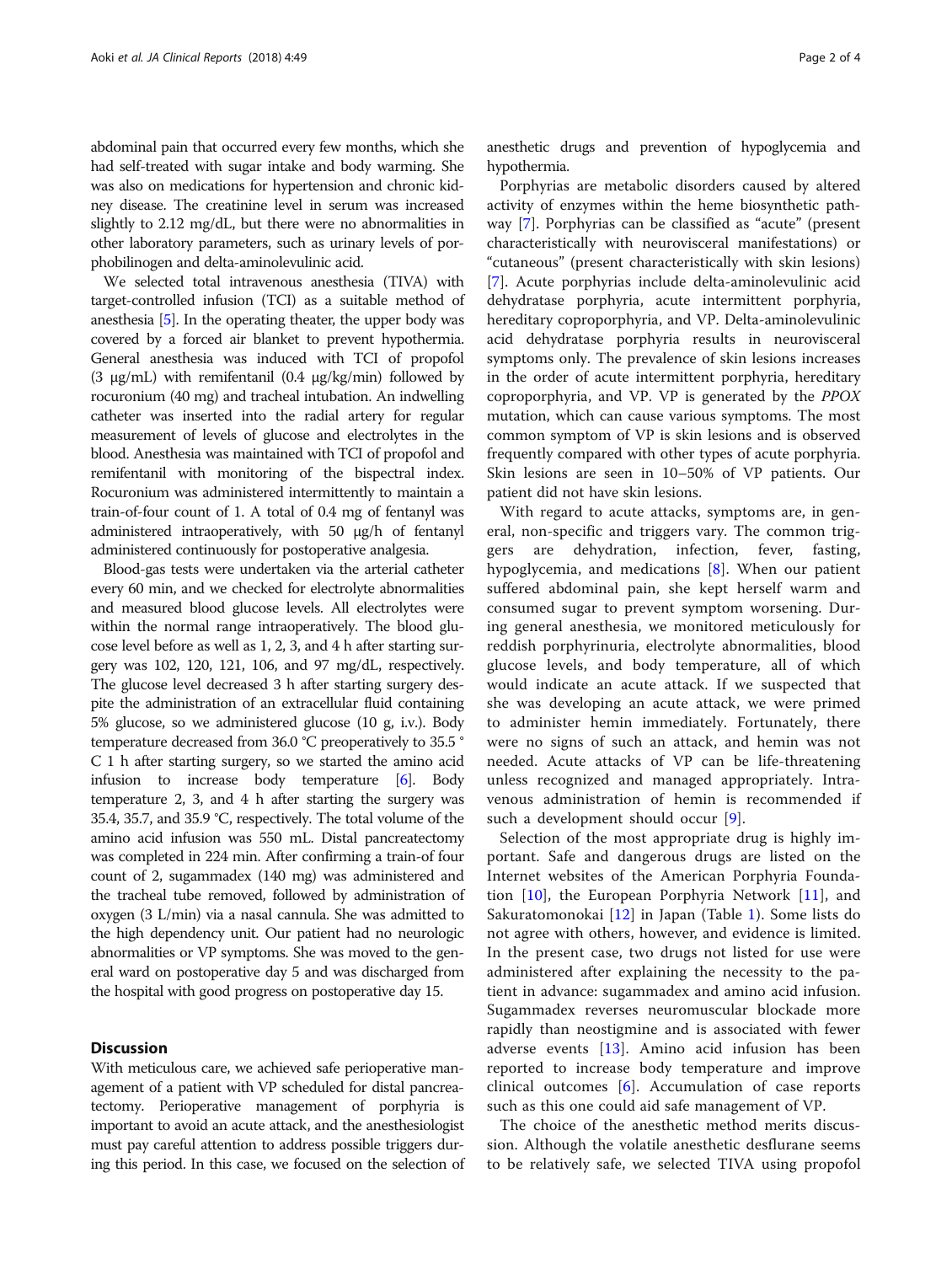| authors based on data from references [10-12] |                             |                           |                    |                 |                            |
|-----------------------------------------------|-----------------------------|---------------------------|--------------------|-----------------|----------------------------|
| Drug category                                 | Safe                        | Probably safe             | Not yet classified | Probably unsafe | Unsafe                     |
| Anesthetic                                    | Propofol<br>Midazolam       | Desflurane                | Sevoflurane        |                 | Thiopental                 |
| Analgesic                                     | Morphine                    | Fentanyl<br>Remifentanil  |                    | Pentazocine     | Diclofenac<br>Ketamine     |
| Local anesthetic                              | Bupivacaine                 |                           |                    | Lidocaine       |                            |
| Muscle relaxant                               | Rocuronium<br>Suxamethonium | Vecuronium                |                    |                 |                            |
| Vasopressor                                   | Adrenaline                  | Phenylephrine<br>Dopamine | Ephedrine          |                 |                            |
| Vasodilator                                   |                             |                           | Diltiazem          |                 | Nifedipine                 |
| Other                                         | Insulin                     | Neostigmine               | Sugammadex         |                 | Phenytoin<br>Phenobarbital |

<span id="page-2-0"></span>Table 1 Recommendations for anesthesia-related drugs in patients with porphyria. This table was created independently by the authors based on data from references [10-12]

based on previous reports [5, [14\]](#page-3-0). In addition, we did not carry out epidural anesthesia. Anesthesiologists can undertake epidural anesthesia using bupivacaine for postoperative analgesia [5, [14\]](#page-3-0). However, if neurologic symptoms occur, it might be difficult to distinguish if they are due to epidural anesthesia or porphyria. Taken together, we considered simple TIVA to be a suitable anesthetic method.

Our case report had a very important limitation: we could not obtain the details of her diagnosis. We contacted the hospital that diagnosed her and her daughter as having VP, but the data were no longer available. Nevertheless, we are confident our patient does have hereditary porphyria based on her family history.

According to CARE guidelines [4], we quote our patient directly: "I was sad when pancreatic cancer was found. Furthermore, I felt sorrow beyond that I was refused surgery at several hospitals because of porphyria. My daughter has the same disease, maybe having the same sad feeling in the future. If my surgical experience is for future patients with porphyria, I will be pleased to report my case."

In conclusion, anesthetic management of VP patients can be undertaken safely if anesthetists pay attention to, and address, the possible triggers of acute attacks. Sugammadex and amino acid infusion may be administered safely to patients with porphyria.

#### Abbreviations

PPOX: Protoporphyrinogen oxidase gene; TCI: Target-controlled infusion; TIVA: Total intravenous anesthesia; VP: Variegate porphyria

#### Acknowledgments

We thank Dr. Hiroshi Nonogi for carefully proofreading the manuscript.

#### Authors' contributions

YA, KA, MK, NK, and JY helped write and edit the manuscript. All authors read and approved the final manuscript.

Ethics approval and consent to participate Not applicable.

#### Consent for publication

Written informed consent to publish this case report was obtained from the patient.

#### Competing interests

The authors declare that they have no competing interests.

### Publisher's Note

Springer Nature remains neutral with regard to jurisdictional claims in published maps and institutional affiliations.

## Received: 15 May 2018 Accepted: 5 June 2018 Published online: 18 June 2018

#### References

- 1. Brenner DA, Bloomer JR. The enzymatic defect in variegate porphyria: studies with human cultured skin fibroblasts. N Engl J Med. 1980;302:765–9.
- 2. Harper P, Wahlin S. Treatment options in acute porphyria, porphyria cutanea tarda, and erythropoietic protoporphyria. Curr Treat Options Gastroenterol. 2007;10:444–55.
- 3. Buijs EJ, Scholten JG, Ros JJ. Successful administration of sugammadex in a patient with acute porphyria: a case report. Eur J Anaesthesiol. 2014;31:439–41.
- 4. Gagnier JJ, Kienle G, Altman DG, Moher D, Sox H, Kienle G, et al. The CARE guidelines: consensus-based clinical case reporting guideline development. BMJ Case Rep. 2013;2013. <https://www.ncbi.nlm.nih.gov/pubmed/24155002>.
- 5. Kuźminski A, Aporowicz M, Brol M, Kuźmiński A, Masternak M. Elective cholecystectomy performed on patient with variegate porphyria-propofolbased total intravenous anesthesia with target-controlled infusion. J Clin Anesth. 2016;35:114–7.
- 6. Aoki Y, Aoshima Y, Atsumi K, Kaminaka R, Nakau R, Yanagida K, et al. Perioperative amino acid infusion for preventing hypothermia and improving clinical outcomes during surgery under general anesthesia: a systematic review and meta-analysis. Anesth Analg. 2017;125:793–802.
- 7. Puy H, Gouya L, Deybach JC. Porphyrias. Lancet. 2010;375:924–37.
- Kumar M, Bose S, Darlong V, Punj J. Congenital erythropoietic porphyria: anesthetic implications. J Anesth. 2009;23:569–71.
- 9. Marsden JT, Guppy S, Stein P, Cox TM, Badminton M, Gardiner T, et al. Audit of the use of regular haem arginate infusions in patients with acute porphyria to prevent recurrent symptoms. JIMD Rep. 2015;22:57–65.
- 10. American Porphyria Foundation. org [homepage on the Internet]. Available from: [www.porphyriafoundation.com/](http://www.porphyriafoundation.com/). Accessed 12 Feb 2018.
- 11. European Porphyria Network. org [homepage on the Internet]. Available from: [www.porphyria-europe.com/.](http://www.porphyria-europe.com/) Accessed 12 Feb 2018.
- 12. Sakuratomonokai. org [homepage on the Internet]. Available from: [http://](http://www.sakuratomonokai.com/) [www.sakuratomonokai.com/](http://www.sakuratomonokai.com/). Accessed 12 Feb 2018.